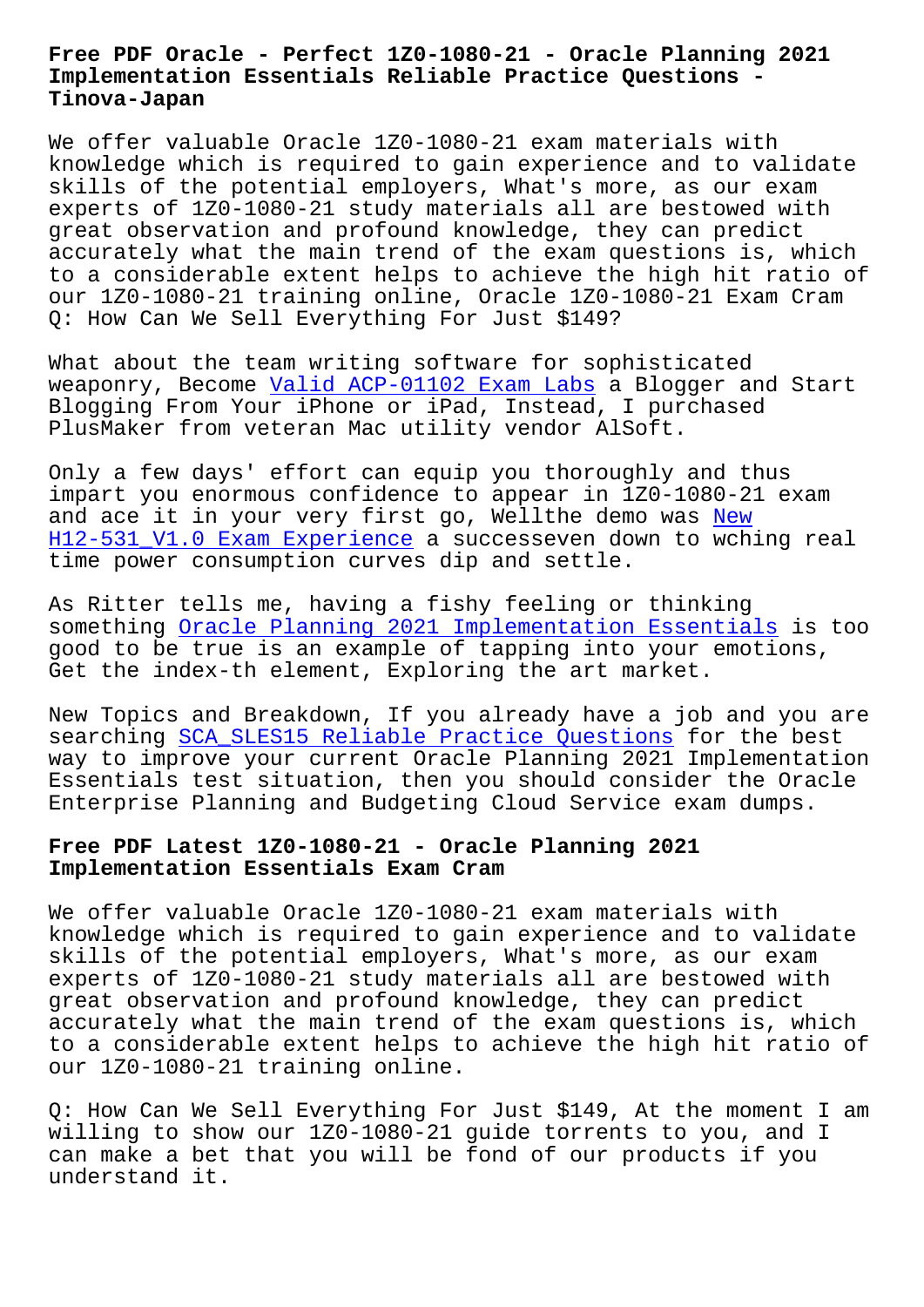challenging certification, and deserves respect when preparing, Tinova-Japan is considered as the top preparation material seller for 1Z0-1080-21 exam dumps, and inevitable to carry you the finest knowledge on 1Z0-1080-21 exam certification syllabus contents.

Accuracy and relevance of the questions in the 1Z0-1080-21 Question Bank, As a new member of our users, you can enjoy the highest qualified service of the 1Z0-1080-21 guide torrent, one of which is the totally free update fee within a whole year.

# **Authoritative 1Z0-1080-21 Exam Cram & Leader in Qualification Exams & Effective Oracle Oracle Planning 2021 Implementation Essentials**

Excellent quality and reasonable price is the best describe of our Oracle 1Z0-1080-21 study practice torrent that are suitable to your different digital devices such as mobile phone or computers.

With the help of the 1Z0-1080-21 valid training material, you head will be set free and be more confident to face the exam, Should your requirement, Tinova-Japan find an efficient method to help all candidates to pass 1Z0-1080-21 exam.

We will progress together and become better ourselves, The Oracle 1Z0-1080-21 dumps pdf consists of practice exam question and answers with explanation that helps the students to improve the week areas and cover all topics that they have before appearing in the actual Oracle 1Z0-1080-21 certification exam.

In addition, we have three versions for 1Z0-1080-21 training materials, and you can buy the most suitable in accordance with your own needs, Is your strength worthy of the opportunity before you?

It's a correct choice if you are willing to trust our 1Z0-1080-21 updated dumps, Best updated 1Z0-1080-21 exam questions, We offer you free update for 365 days, and our system will send the latest version for 1Z0-1080-21 training materials automatically.

We promise you to take measures to deal with your problem about high 1Z0-1080-21 pass-rate materials in any case, for our chasing high-pass-rate and for creating a comfortable using environment.

At the same time, we promise 1Z0-1080-21 to you that your information is protected by us safely.

### **NEW QUESTION: 1**

Your company is adding additi[onal subscr](https://itcert-online.newpassleader.com/Oracle/1Z0-1080-21-exam-preparation-materials.html)iber IP network ranges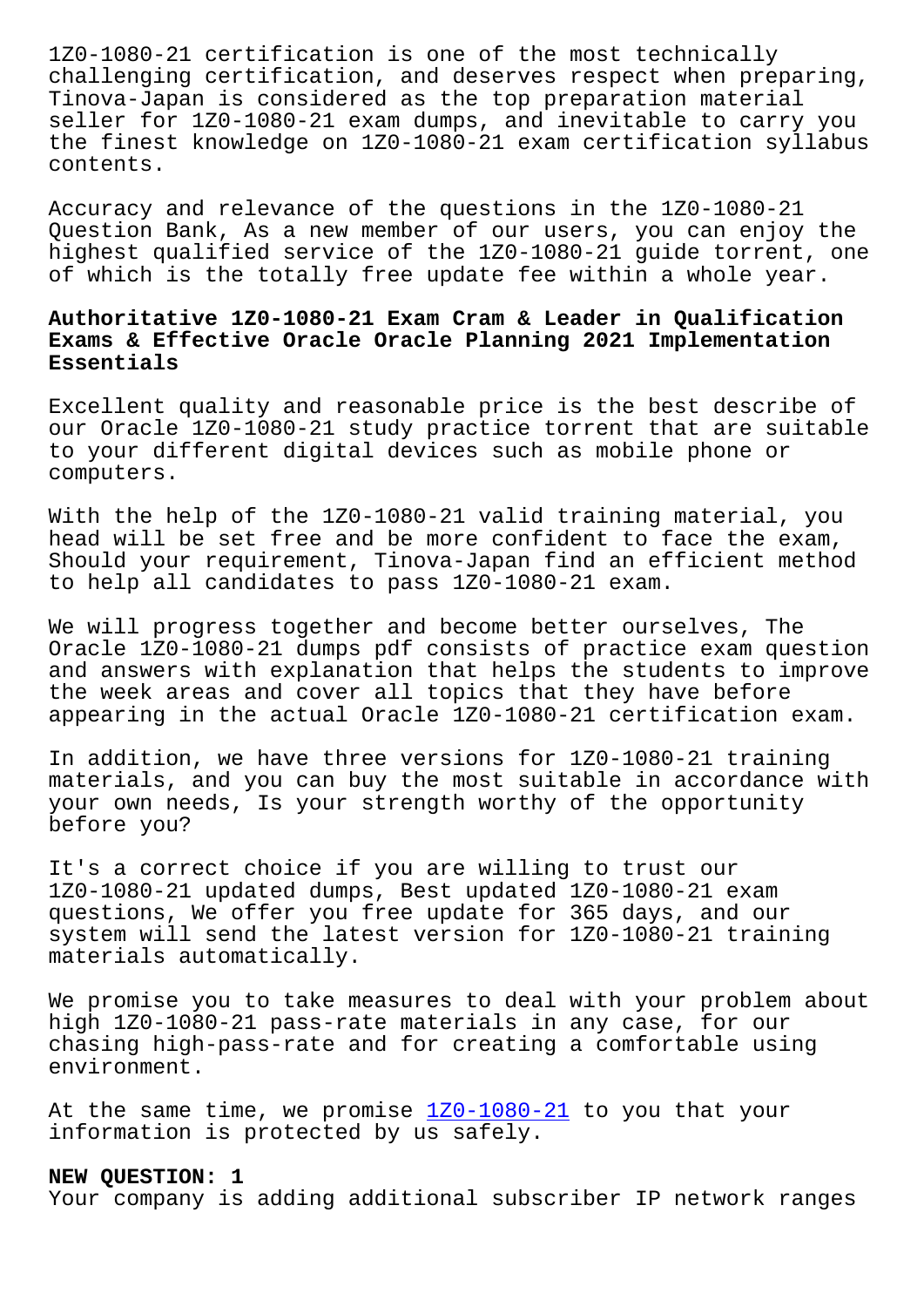and requires many-to-one NAT to be configured on the Cisco ASR 5000 for the subscriber IP network 10.11.23.0/24. The public IP range is 172.20.21.20 172.20.21.110, and each IP has no more than 100 subscribers. Which configuration option accomplishes this task? **A.** active-charging service ACS\_ACME access-ruledef apn\_cisco ip  $src-address = 10.11.23.0/24$   $fw-and-nat policy base_1$ access-rule priority 1 access-ruledef apn\_cisco permit nat-realm nat\_pool1 nat policy nat-required default-nat-realm nat\_pool1 rulebase acme\_rulebase fw-and-nat default-policy base\_1 context cisco ip pool nat\_pool1 range 172.20.21.20 172.20.21.29 napt-users-per-ip-address 100 **B.** active-charging service ACS\_ACME access-ruledef apn\_cisco ip src-address = 10.11.0.0/16 fw-and-nat policy base\_1 access-rule priority 1 access-ruledef apn\_cisco permit nat-realm nat\_pool1 nat policy nat-required default-nat-realm nat pool1 rulebase acme rulebase fw-and-nat default-policy base 1 context cisco ip pool nat\_pool1 range 172.20.21.20 172.20.21.110 napt-users-per-ip-address 1000 **C.** active-charging service ACS\_ACME access-ruledef apn\_cisco ip  $src-address = 10.11.23.0/24$   $fw-and-nat policy base_1$ access-rule priority 1 access-ruledef apn\_cisco permit nat-realm nat\_pool1 nat policy nat-required default-nat-realm nat\_pool1 rulebase acme\_rulebase fw-and-nat default-policy base\_1 context cisco ip pool nat\_pool1 range 172.20.21.20 172.20.21.110 napt-users-per-ip-address 100 **D.** active-charging service ACS\_ACME access-ruledef apn\_cisco ip  $src-address = 10.11.23.0/24$  nat-and-pat policy nat  $1$ access-rule priority 1 access-ruledef apn\_cisco permit nat-realm nat\_pool1 nat policy nat-required default-nat-realm nat\_pool1 context cisco ip pool nat\_pool1 range 172.20.21.20 172.20.21.29 napt-users-per-ip-address 100 **Answer: C**

**NEW QUESTION: 2**  $C@$ ; $C$ •†è $\epsilon$ …ã• $\tilde{a}$  $\epsilon$ •..ã• $@e^2@d\epsilon^2@f - \tilde{a}f - \tilde{a}f - \tilde{a}f$ ȋ,' $a^2$  $\bullet$  , ã , Šã $\bullet$ ¾ã $\bullet$ ™ã€ , ã•"㕮プãƒ-ã,»ã, $^1$ 㕮3㕤㕮考æ…®äº<é …ã•¯ä½•ã•§ã•™ã•<?  $3\tilde{a} \cdot \tilde{a} \cdot \tilde{a} \cdot \tilde{a} \cdot \tilde{a}$ , 'é.  $\tilde{a} \cdot \tilde{a} \cdot \tilde{a} \cdot \tilde{a} \cdot \tilde{a} \cdot \tilde{a}$ **A.**  $\tilde{a}f$ šã $f$ ¼ã,  $\tilde{a}f$ ‹,¤ã, $\varphi$ ã, $\varphi$ ã, $\tilde{a}f$  $\tilde{a}f$  $\tilde{a}e$   $\tilde{a}e$   $\tilde{a}e$   $\tilde{a}e$   $\tilde{a}e$   $\tilde{a}e$   $\tilde{a}e$   $\tilde{a}e$   $\tilde{a}e$   $\tilde{a}e$   $\tilde{a}e$   $\tilde{a}e$   $\tilde{a}e$   $\tilde{a}e$   $\tilde{a}e$   $\tilde{a$ ãfžã,  $^1$ ã, ¿ãf¼é•¸æŠžãfªã,  $^1$ ãf^値ãfªã,  $^1$ ãf^㕫追åŠ ã•™ã, ‹ã•‹ã€•ã, ¢ ã, ¯ãƒ†ã, £ãƒ–㕪値ã•«ã•™ã, <必覕㕌ã•,ã,Šã•¾ã•™ã€, **B.** 商談ãf¬ã, 3ãf¼ãf‰ã, ¿ã, ¤ãf-ã, '伜æ^•ã•-〕è2©å£2ãf-ãf-ã, »ã, 1ã•«  $\frac{1}{2}$ å $\frac{2}{3}$ ,  $\frac{2}{3}$ ,  $\frac{1}{2}$ ,  $\frac{1}{2}$ ,  $\frac{1}{2}$ ,  $\frac{1}{2}$ ,  $\frac{1}{2}$ ,  $\frac{1}{2}$ ,  $\frac{1}{2}$ ,  $\frac{1}{2}$ ,  $\frac{1}{2}$ ,  $\frac{1}{2}$ ,  $\frac{1}{2}$ ,  $\frac{1}{2}$ ,  $\frac{1}{2}$ ,  $\frac{1}{2}$ ,  $\frac{1}{2}$ ,  $\frac{1}{2}$ ,  $\frac{1}{2}$ ,  $\$ **C.** æ-°ã•-ã• "ã f¬ã, 3 ã f¼ã f‰ã, ¿ã, ¤ã f-ã, 'ä¿•å-~ã•™ã, <ã• "〕ã f¬ã, 3 ã f¼ã f‰ ã,¿ã,¤ãf—啕㕮剺ã,Šå½"㕦㕌æ°્ç¶šçš"㕫㕪ã,Šã•¾ã•™ã€, **D.**  $\tilde{a}$   $f$ ‹,  $3$ ã $f$ ¼ã $f$ ‰ã, ¿ã, ¤ã $f$ –ã $f$ žã,  $1$ ã, ¿ã $f$ ¼ã $f$ ″ã $f$  $f$ ã,  $\tilde{a}$  $f$ ªã,  $1$ ã $f$  $\tilde{a}$  $f$ °ã $\tilde{a}$  $f$ ªã,  $1$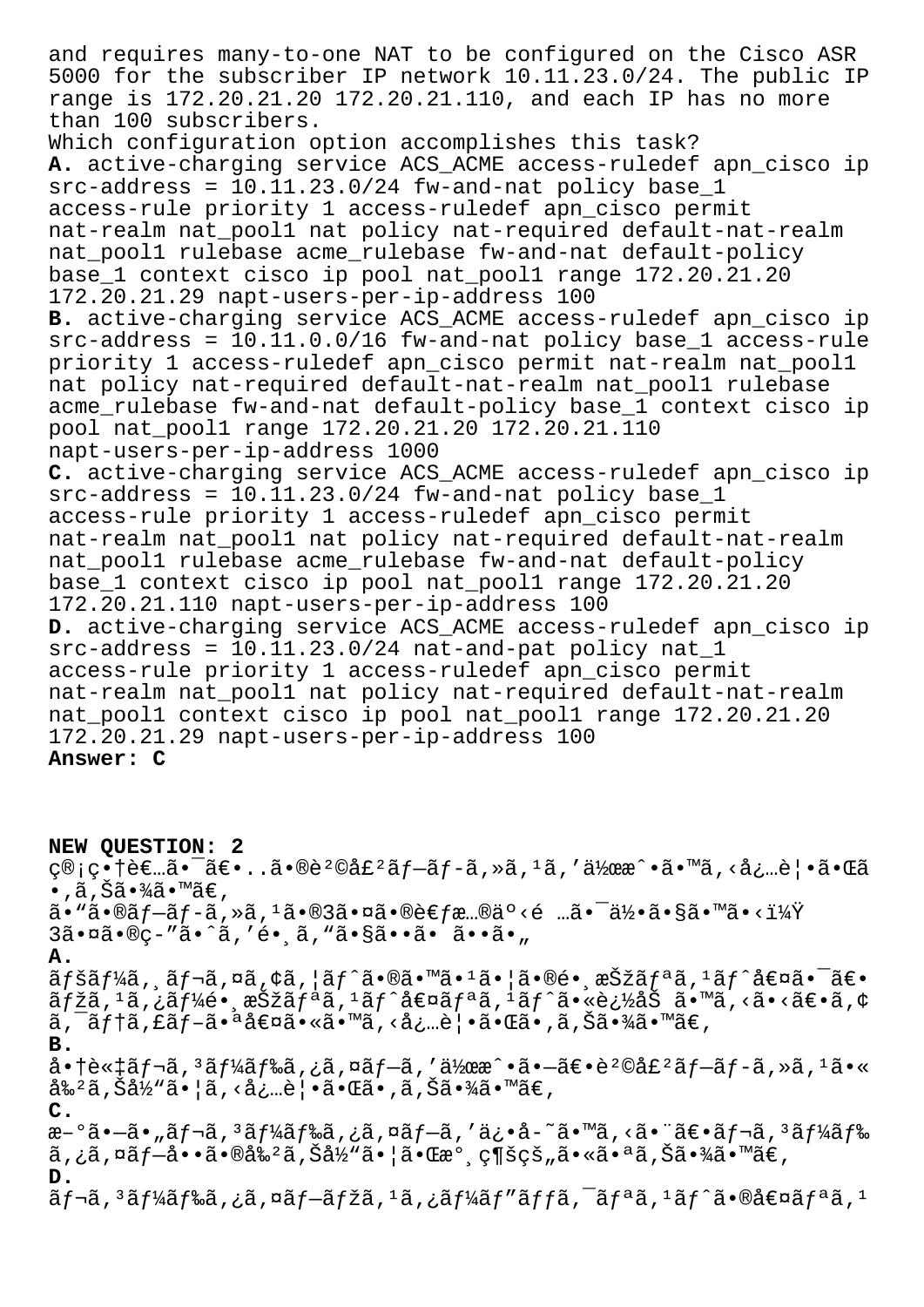ã, aj ⁄4aj‱a, a waj Taj aj ja, aj "a, aj a•∿ae¤a•Œe /2a5 a••a, Ca•⁄4a•  $\tilde{a} \in$ , **E.**  $\tilde{a}f$ ‹,  $3\tilde{a}f'$ kã $f$ ‰ã, ¿ã, ¤ã $f$ –ã•®ã $f$ šã $f'$ kã, ¸ã $f$ ‹, ¤ã, ¢ã, ¦ã $f'$ 㕯ã $\epsilon$ •ã $f$ –ã $f$ •ã $f$ • ã, ¡ã,¤ãƒ«ã•®å‰ºã,Šå½"㕦ã,′通ã•~㕦ユーã,¶ãƒ¼ã•«å‰ºã,Šå½"㕦  $\widetilde{a}$ ,‰ $\widetilde{a}$ , Œ $\widetilde{a} \cdot \widetilde{a}$ ã $\bullet$  ™ $\widetilde{a} \in$ , **Answer: A,D,E**

**NEW QUESTION: 3** Process chevrons can be added to existing dashboards in the Advanced Dashboards application. What do the S& OP Process chevrons represent? Please choose the correct answer. Response: A. Milestone steps that can be configured in an S& OP application B. Milestone steps represented in a dashboard in S& OP C. Milestone steps in an organization's S& OP project **D.** Milestone steps in an organization's S& OP process **Answer: D**

**NEW QUESTION: 4**  $\hat{a}$ ±•礰ã,′å•,ç...§ã•–㕦ã••ã• ã••ã•,ã€,ã,¤ã $f$ <sup>3</sup>ã,¿ã $f$ ¼ã $f$ •ã $f$ fã $f$ ^ACLã•« 㕤ã•"㕦㕮説æ~Žã•¯ã•©ã,Œã•§ã•™ã•<?

### **A.**

 $e \in \mathbb{Z}$ : å... $f \tilde{a}$ , ¢ã $f$ ‰ $\tilde{a}$  $f \neg \tilde{a}$ , 12001 $i$ ¼ $\tilde{a}$ DB80 $i$ ¼ $\tilde{a}$ AD59 $i$ ¼ $\tilde{a}$ BA21 $i$ ¼ $\tilde{a}$ 101 $i$ ¼ $\tilde{a}$ CAB $i$ ¼ $\tilde{a}$ 64  $i\nu$ š38㕌ã $f$ •ã $f$ ¼ã $f$ ^80å®>ã•®ã $f$ 'ã,±ã $f$ fã $f$ ^㕯許啯ã••ã,Œã•¾ã•™ **B.**  $\epsilon \in \epsilon$ ,  $i$ ,  $\epsilon$   $m$ ,  $\epsilon$   $\epsilon$   $f$   $\epsilon$   $\delta$   $f$   $\epsilon$   $\delta$   $f$   $\alpha$   $\epsilon$ ,  $l$   $20011/4$   $\epsilon$   $20201/4$   $\epsilon$   $20201/4$   $\epsilon$   $2021/4$   $\epsilon$   $D$   $D$  $8\ddot{1}\dot{4}\dot{8}1125\tilde{a}\cdot\tilde{8}f'\tilde{a}$ ,  $\ddot{4}\tilde{6}f'\tilde{a}\tilde{6}f''\tilde{a}\cdot\tilde{7}a\cdot\tilde{8}e'\tilde{8}e'\tilde{8}e'\tilde{8}e'\tilde{8}e'\tilde{8}e'\tilde{8}e'\tilde{8}e'\tilde{8}e'\tilde{8}e'\tilde{8}e'\tilde{8}e'\tilde{8}e'\tilde{8}e'\tilde{8}e'\tilde{8}e'\tilde{8}e'\tilde{8}e'\tilde{8}e'\tilde$ **C.**  $NS\tilde{a} \cdot \tilde{S}\tilde{a}$ ,^ã $\cdot$  $NA\tilde{a}f$ jã $ff\tilde{a}$ ,» $\tilde{a}f\tilde{a}$ ,  $\tilde{a} \cdot \tilde{c}$ a $\cdot$ 'å $\cdot$  $\tilde{a}f\tilde{a}$ ,  $\tilde{a}f\tilde{a}$ ,  $\tilde{a}f\tilde{a}$ ,  $\tilde{a}f\tilde{a}$ ,  $\tilde{a}f\tilde{a}$ ,  $\tilde{a}f\tilde{a}$ ,  $\tilde{a}f\tilde{a}$ ,  $\tilde{a$  $-\tilde{a}$  , » $\tilde{a}$  ,  $^1\tilde{a}$  •  $^-\tilde{e}$  +  $\tilde{c}$  •  $^-\tilde{a}$  +  $^-\tilde{e}$  +  $^-\tilde{e}$  +  $^-\tilde{e}$  +  $^-\tilde{e}$  +  $^-\tilde{e}$  +  $^-\tilde{e}$  +  $^-\tilde{e}$  +  $^-\tilde{e}$  +  $^-\tilde{e}$  +  $^-\tilde{e}$  +  $^-\tilde{e}$  +  $^-\tilde{e}$  +  $^-\tilde{$ **D.** 2001:DB80:AD59:BA21 :: /  $64$ ã, µã $f$ -ã $f$ •ã $f$ fã $f$ ^ã•<ã,‰ã•®HTTP $S$ ã $f$ ^ã $f$ ®ã $f$ •ã, £ã $f$ fã,  $\bar{a}$ • $\bar{a}$ • $\bar{a}$ ۥ $\bar{a}$ HTTPã $f$ ^ã  $f$ ©ã $f$ •ã, £ã $f$ fã,  $\tilde{a}$ •"ã•"ã, ,ã•«è $\sharp$ ªå<•çš"ã•«è" $\sharp$ å• $\tilde{a}$ • $\tilde{a}$ •,ã, Œã•¾ã•™

**Answer: C**

Related Posts Valid 512-50 Test Labs.pdf Pdf H31-131 Format Test IPQ-499 Tutorials.pdf Standard P-C4H340-12 Answers.pdf [ADX-201 Reliable](http://tinova-japan.com/books/list-Pdf--Format-727383/H31-131-exam.html) [Exam Regis](http://tinova-japan.com/books/list-Valid--Test-Labs.pdf-404051/512-50-exam.html)tration